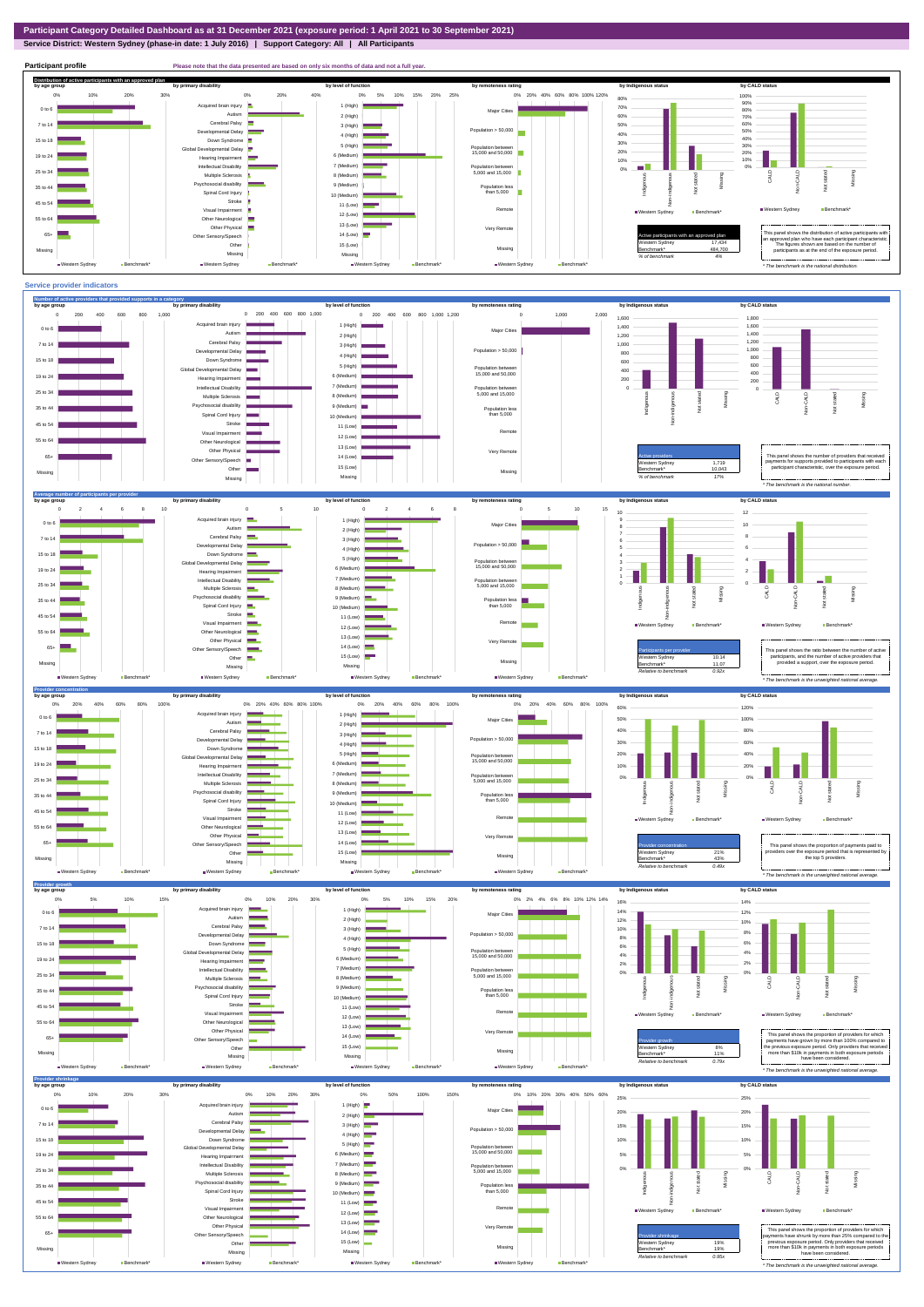## **Service District: Western Sydney (phase-in date: 1 July 2016) | Support Category: All | All Participants**



|                                | Active participants with          |                                 | <b>Participants</b> | Provider      | Provider     | Provider  | <b>Total plan</b> |                                         | Outcomes indicator on | Has the NDIS helped with |
|--------------------------------|-----------------------------------|---------------------------------|---------------------|---------------|--------------|-----------|-------------------|-----------------------------------------|-----------------------|--------------------------|
| <b>Support category</b>        | approved plans                    | <b>Active providers</b>         | per provider        | concentration | growth       | shrinkage | budgets (\$m)     | Payments (\$m)<br><b>Utilisation</b>    | choice and control    | choice and control?      |
| Core                           |                                   |                                 |                     |               |              |           |                   |                                         |                       |                          |
|                                |                                   | 419                             |                     |               |              |           | 11.7              | 70%                                     |                       |                          |
| Consumables                    | 9.022                             |                                 | 21.5                | 55%           | 12%          | 12%       | 311.7             | 8.2                                     | 50%                   | 74%                      |
| <b>Daily Activities</b>        | 8,329                             | 785                             | 10.6                | 37%           | 12%          | 20%       |                   | 271.9<br>87%                            | 46%                   | 75%                      |
| Community                      | 8.850                             | 574                             | 15.4                | 34%           | 8%           | 24%       | 119.8             | 75.4<br>63%                             | 44%                   | 74%                      |
| Transport<br>-----------       | 6.946<br>.                        | 21<br>.                         | 330.8<br>.<br>.     | 95%<br>.      | 0%<br>.<br>. | 0%<br>.   | 19.7              | 21.7<br>110%<br>.<br>.                  | 43%<br>--------       | 75%<br>.                 |
| Core total                     | 12.820                            | 1,108                           | 11.6                | 34%           | 9%           | 19%       | 462.9             | 377.2<br>81%                            | 48%                   | 73%                      |
|                                |                                   |                                 |                     |               |              |           |                   |                                         |                       |                          |
| <b>Capacity Building</b>       |                                   |                                 |                     |               |              |           |                   |                                         |                       |                          |
| Choice and Control             | 5.887                             | 290                             | 20.3                | 58%           | 7%           | 2%        | 4.2               | 98%<br>4.1                              | 51%                   | 73%                      |
| <b>Daily Activities</b>        | 16.965                            | 938<br><b>Contract</b>          | 18.1                | 33%           | 7%           | 13%       | 103.7             | <b>Contract Contract</b><br>67.0<br>65% | 47%                   | 73%                      |
| Employment                     | 911                               | 69                              | 13.2                | 73%           | $0\%$        | 43%       | 6.2               | 55%<br>3.4                              | 40%                   | 67%                      |
| Relationships                  | 2,720                             | 155                             | 17.5                | 54%           | 9%           | 13%       | 11.4              | 6.2<br>54%                              | 18%                   | 75%                      |
| Social and Civic               | 1,235<br><b>COL</b>               | 93                              | 13.3                | 46%           | 0%           | 0%        | 2.3               | 26%<br>0.6                              | 41%                   | 68%                      |
| Support Coordination           | 6.027                             | 448                             | 13.5                | 27%           | 6%           | 9%        | 12.8              | 79%<br>10.1                             | 43%                   | 75%                      |
| <b>Capacity Building total</b> | 17.158                            | 1,198                           | 14.3                | 27%           | 7%           | 13%       | 142.8             | 92.3<br>65%                             | 47%                   | 73%                      |
|                                |                                   |                                 |                     |               |              |           |                   |                                         |                       |                          |
| Capital                        |                                   |                                 |                     |               |              |           |                   |                                         |                       |                          |
| Assistive Technology           | 3,299<br><b>Contract Contract</b> | 254<br><b>Contract Contract</b> | 13.0                | 62%           | 18%          | 37%       | 14.8              | 8.0<br>54%                              | 58%                   | 78%                      |
| Home Modifications             | 1.077                             | 77                              | 14.0                | 65%           | 12%          | 12%       | 7.8               | 5.0<br>64%                              | 30%                   | 82%                      |
| <b>Capital total</b>           | 3.721                             | 308                             | ------<br>12.1      | 48%           | 15%          | .<br>26%  | 22.6              | 13.0<br>58%                             | 53%                   | 79%                      |
|                                |                                   |                                 |                     |               |              |           |                   |                                         |                       |                          |
| Missing                        | $\Omega$                          |                                 | 0.0                 | 0%            | $0\%$        | 0%        | 0.0               | 0.0<br>0%                               | 0%                    | 0%                       |
|                                |                                   |                                 |                     |               |              |           |                   |                                         |                       |                          |
| All support categories         | 17,434                            | 1,719                           | 10.1                | 31%           | 8%           | 19%       | 628.3             | 482.5<br>77%                            | 48%                   | 72%                      |

Note: Only the major support categories are shown.<br>Note: Capacity Building total individual Wellbeing, Home Living and Lifelong Learning although these support categories are not shown.<br>Note: A utilisation rate may be abov

| <b>Indicator definitions</b>                                                                                                                        |                                                                                                                                                                                                                                                                                                                                                                                                                                                                                                                                                                                                                                                                                                                                                                                                                 |
|-----------------------------------------------------------------------------------------------------------------------------------------------------|-----------------------------------------------------------------------------------------------------------------------------------------------------------------------------------------------------------------------------------------------------------------------------------------------------------------------------------------------------------------------------------------------------------------------------------------------------------------------------------------------------------------------------------------------------------------------------------------------------------------------------------------------------------------------------------------------------------------------------------------------------------------------------------------------------------------|
| Active participants with approved plans                                                                                                             | Number of active participants who have an approved plan and reside in the service district / have supports relating to the support category in their plan.                                                                                                                                                                                                                                                                                                                                                                                                                                                                                                                                                                                                                                                      |
| <b>Active providers</b><br><b>Participants per provider</b><br><b>Provider concentration</b><br><b>Provider growth</b><br><b>Provider shrinkage</b> | Number of providers that received payments for supports provided to participants within the service district / support category, over the exposure period.<br>Ratio between the number of active participants and the number of active providers.<br>Proportion of provider payments over the exposure period that were paid to the top 10 providers.<br>Proportion of providers for which payments have grown by more than 100% compared to the previous exposure period. Only providers that received more than \$10k in payments in both exposure periods have been considered.<br>Proportion of providers for which payments have shrunk by more than 25% compared to the previous exposure period. Only providers that received more than \$10k in payments in both exposure periods have been considered. |
| <b>Total plan budgets</b><br><b>Payments</b><br><b>Utilisation</b>                                                                                  | Value of supports committed in participant plans for the exposure period.<br>Value of all payments over the exposure period, including payments to providers, payments to participants, and off-system payments (in-kind and Younger People In Residential Aged Care (YPIRAC)).<br>Ratio between payments and total plan budgets.                                                                                                                                                                                                                                                                                                                                                                                                                                                                               |
| Outcomes indicator on choice and control<br>Has the NDIS helped with choice and control?                                                            | Proportion of participants who reported in their most recent outcomes survey that they choose who supports them.<br>Proportion of participants who reported in their most recent outcomes survey that the NDIS has helped with choice and control.                                                                                                                                                                                                                                                                                                                                                                                                                                                                                                                                                              |
|                                                                                                                                                     | The green dots indicate the top 10 percentile of service districts / support categories when ranked by performance against benchmark for the given metric. In other words, performing relatively well under the given metric.<br>The red dots indicate the bottom 10 percentile of service districts / support categories when ranked by performance against benchmark for the given metric. In other words, performing relatively poorly under the given metri                                                                                                                                                                                                                                                                                                                                                 |
|                                                                                                                                                     | Note: A higher score is considered to be 'good' performance under some metrics. For example, a high utilisation rate is a sign of a functioning market where participants have access to the supports they need.<br>For other metrics, a lower score is considered to be 'good' performance. For example, a low provider concentration is a sign of a competitive market.                                                                                                                                                                                                                                                                                                                                                                                                                                       |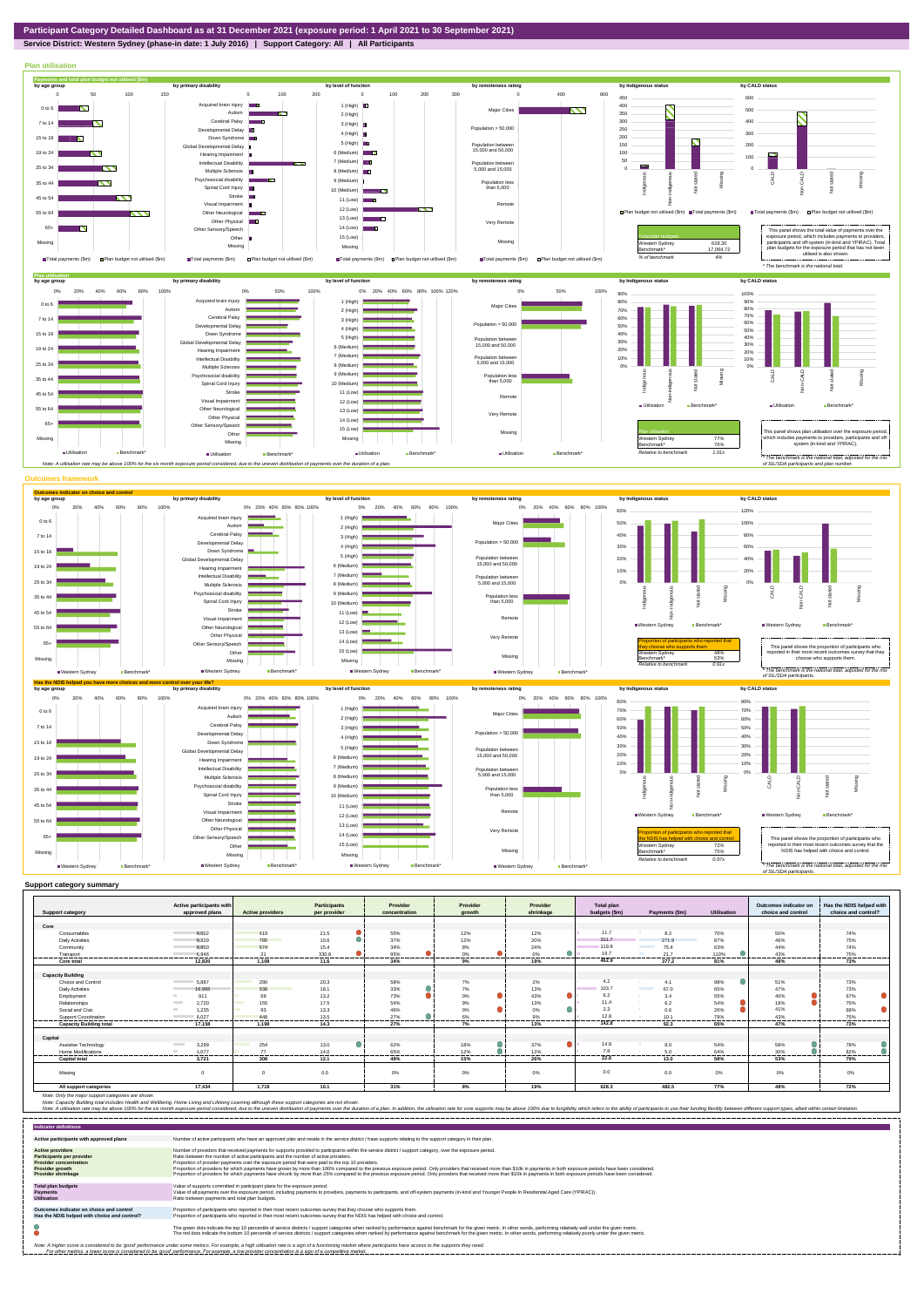**Service District: Western Sydney (phase-in date: 1 July 2016) | Support Category: All | Participants Receiving SIL/SDA**



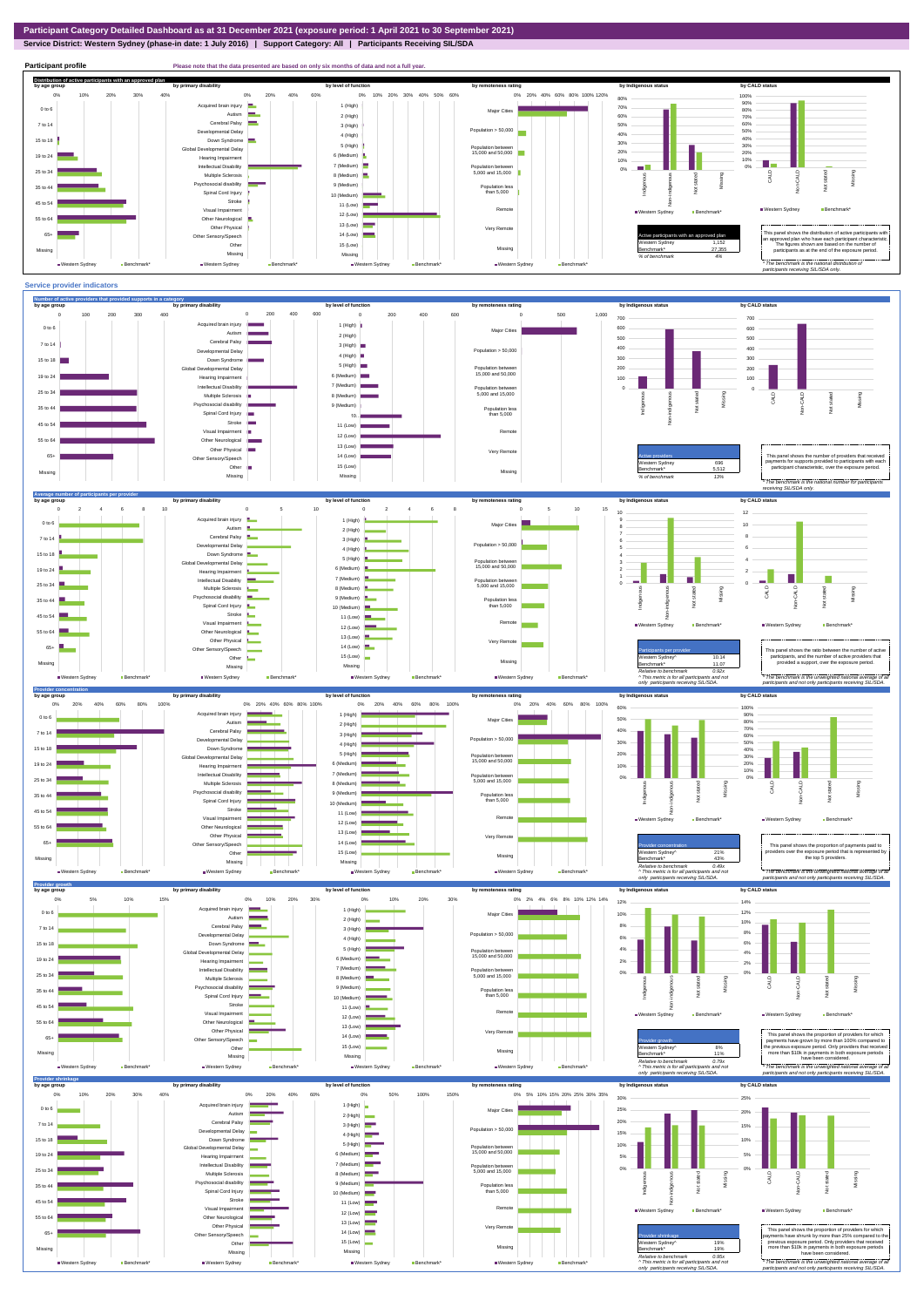

**Service District: Western Sydney (phase-in date: 1 July 2016) | Support Category: All | Participants Receiving SIL/SDA**



|                                | Active participants with        |                         | Participants     | Provider       | Provider      | Provider          | Total plan    |                        |               | Outcomes indicator on | Has the NDIS helped with |
|--------------------------------|---------------------------------|-------------------------|------------------|----------------|---------------|-------------------|---------------|------------------------|---------------|-----------------------|--------------------------|
| <b>Support category</b>        | approved plans                  | <b>Active providers</b> | per provider     | concentration  | growth        | shrinkage         | budgets (\$m) | Payments (\$m)         | Utilisation   | choice and control    | choice and control?      |
|                                |                                 |                         |                  |                |               |                   |               |                        |               |                       |                          |
| Core                           |                                 |                         |                  |                |               |                   | 1.8           |                        |               |                       |                          |
| Consumables                    | 894                             | 157                     | 5.7              | 72%            | 6%            | 6%                |               | 1.1                    | 62%           | 14%                   | 84%                      |
| <b>Daily Activities</b>        | 1.145                           | 263                     | 4.4              | 52%            | 10%           | 21%               | 156.8         | 151.7                  | 97%           | 15%                   | 84%                      |
| Community                      | 1.112                           | 219                     | 5.1              | 38%            | 4%            | 28%               | 28.3          | <b>COLLEGE</b><br>17.5 | 62%           | 15%                   | 84%                      |
| Transport                      | 1.114                           | .                       | 371.3<br>------- | 100%<br>.      | 0%<br>        | 0%                | 1.5<br>       | 1.3                    | 92%           | 15%<br>               | 84%<br>------            |
| <b>Core total</b>              | 1.149                           | 453                     | 2.5              | 49%            | 6%            | 26%               | 188.4         | 171.7                  | 91%           | 15%                   | 84%                      |
|                                |                                 |                         |                  |                |               |                   |               |                        |               |                       |                          |
| <b>Capacity Building</b>       |                                 |                         |                  |                |               |                   |               |                        |               |                       |                          |
| Choice and Control             | <b>Contract Contract</b><br>274 | 58<br>a a s             | 4.7              | 70%            | 0%            | 0%                | 0.2           | 0.2                    | 101%          | 23%<br>$\blacksquare$ | 80%                      |
| <b>Daily Activities</b>        | 1.144                           | 272                     | 4.2              | 37%            | 4%            | 7%                | 5.6           | 3.3                    | 59%           | 15%                   | 84%                      |
| Employment                     | 34                              | 16                      | 2.1              | 95%            | 0%            | $\bullet$<br>100% | 0.3           | 0.1                    | 54%           | 21%                   | 75%                      |
| Relationships                  | 859                             | 69                      | 12.4             | 64%            | 10%           | 10%               | 4.5           | 3.1                    | 68%           | 10%                   | 83%                      |
| Social and Civic               | 29                              |                         | 4.8              | 100%           | 0%            | 0%                | 0.1           | 0 <sub>0</sub>         | 10%           | 25%                   | ●<br>86%                 |
| Support Coordination           | 1.143                           | 162<br>-----            | 7.1<br>.         | 37%<br>------- | 2%<br>------- | 10%               | 27            | 24                     | 88%<br>------ | 15%<br>-------        | 84%<br>--------          |
| <b>Capacity Building total</b> | 1.150                           | 412                     | 2.8              | 31%            | 6%            | 11%               | 13.9          | 9.4                    | 67%           | 15%                   | 84%                      |
|                                |                                 |                         |                  |                |               |                   |               |                        |               |                       |                          |
| Capital                        |                                 |                         |                  |                |               |                   |               |                        |               |                       |                          |
| Assistive Technology           | 468                             | 89                      | 5.3              | 75%            | 10%           | 40%               | 2.4           | 1.1                    | 47%           | 18%                   | 84%                      |
| <b>Home Modifications</b>      | 711                             | 39                      | 18.2             | 76%            | 7%            | 4%                | 6.1           | 4.1                    | 68%           | 13%                   | 85%                      |
| <b>Capital total</b>           | 818                             | 126                     | 6.5              | 63%            | 8%            | 14%               | 8.5           | 5.3                    | 62%           | 14%                   | 85%                      |
| Missing                        |                                 |                         | 0.0              | 0%             | 0%            | 0%                | 0.0           | 0.0                    | $0\%$         | 0%                    | 0%                       |
| All support categories         | 1,152                           | 696                     | 1.7              | 46%            | 7%            | 22%               | 210.8         | 186.3                  | 88%           | 15%                   | 84%                      |

Note: Only the major support categories are shown.<br>Note: Capacity Building total individual Wellbeing, Home Living and Lifelong Learning although these support categories are not shown.<br>Note: A utilisation rate may be abov

| <b>Indicator definitions</b>                                                                                                                                                                                                                                                                                                                                              |                                                                                                                                                                                                                                                                                                                                                                                                                                                                                                                                                                                                                                                                                                                                                                                                                 |  |  |  |  |
|---------------------------------------------------------------------------------------------------------------------------------------------------------------------------------------------------------------------------------------------------------------------------------------------------------------------------------------------------------------------------|-----------------------------------------------------------------------------------------------------------------------------------------------------------------------------------------------------------------------------------------------------------------------------------------------------------------------------------------------------------------------------------------------------------------------------------------------------------------------------------------------------------------------------------------------------------------------------------------------------------------------------------------------------------------------------------------------------------------------------------------------------------------------------------------------------------------|--|--|--|--|
| Active participants with approved plans                                                                                                                                                                                                                                                                                                                                   | Number of active participants who have an approved plan and reside in the service district / have supports relating to the support category in their plan.                                                                                                                                                                                                                                                                                                                                                                                                                                                                                                                                                                                                                                                      |  |  |  |  |
| <b>Active providers</b><br><b>Participants per provider</b><br><b>Provider concentration</b><br><b>Provider growth</b><br><b>Provider shrinkage</b>                                                                                                                                                                                                                       | Number of providers that received payments for supports provided to participants within the service district / support category, over the exposure period.<br>Ratio between the number of active participants and the number of active providers.<br>Proportion of provider payments over the exposure period that were paid to the top 10 providers.<br>Proportion of providers for which payments have grown by more than 100% compared to the previous exposure period. Only providers that received more than \$10k in payments in both exposure periods have been considered.<br>Proportion of providers for which payments have shrunk by more than 25% compared to the previous exposure period. Only providers that received more than \$10k in payments in both exposure periods have been considered. |  |  |  |  |
| <b>Total plan budgets</b><br><b>Payments</b><br><b>Utilisation</b>                                                                                                                                                                                                                                                                                                        | Value of supports committed in participant plans for the exposure period.<br>Value of all payments over the exposure period, including payments to providers, payments to participants, and off-system payments (in-kind and Younger People In Residential Aged Care (YPIRAC)).<br>Ratio between payments and total plan budgets.                                                                                                                                                                                                                                                                                                                                                                                                                                                                               |  |  |  |  |
| Outcomes indicator on choice and control<br>Has the NDIS helped with choice and control?                                                                                                                                                                                                                                                                                  | Proportion of participants who reported in their most recent outcomes survey that they choose who supports them.<br>Proportion of participants who reported in their most recent outcomes survey that the NDIS has helped with choice and control.                                                                                                                                                                                                                                                                                                                                                                                                                                                                                                                                                              |  |  |  |  |
|                                                                                                                                                                                                                                                                                                                                                                           | The green dots indicate the top 10 percentile of service districts / support categories when ranked by performance against benchmark for the given metric. In other words, performing relatively well under the given metric.<br>The red dots indicate the bottom 10 percentile of service districts / support categories when ranked by performance against benchmark for the given metric. In other words, performing relatively poorly under the given metri                                                                                                                                                                                                                                                                                                                                                 |  |  |  |  |
| Note: A higher score is considered to be 'good' performance under some metrics. For example, a high utilisation rate is a sign of a functioning market where participants have access to the supports they need.<br>For other metrics, a lower score is considered to be 'good' performance. For example, a low provider concentration is a sign of a competitive market. |                                                                                                                                                                                                                                                                                                                                                                                                                                                                                                                                                                                                                                                                                                                                                                                                                 |  |  |  |  |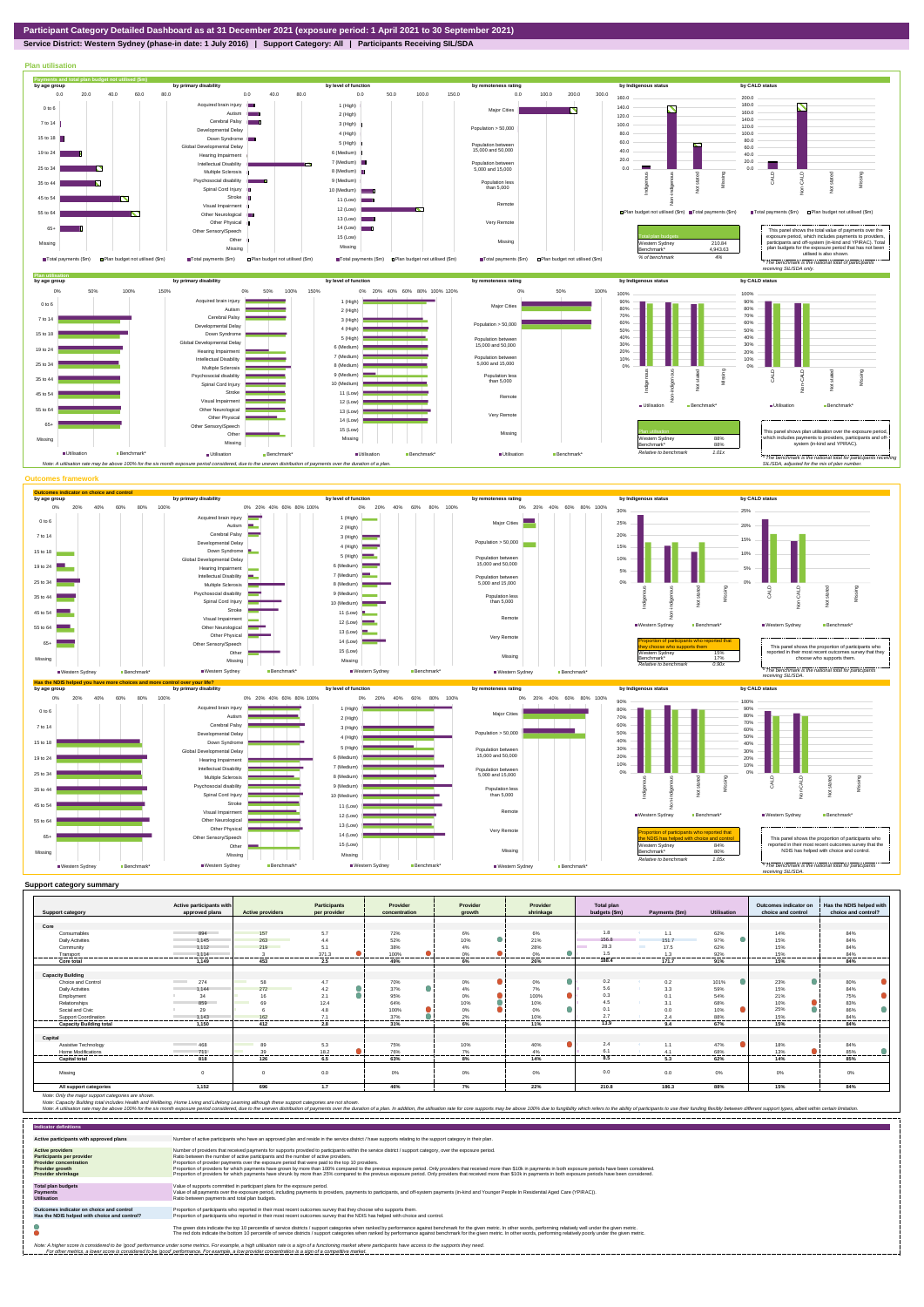## **Service District: Western Sydney (phase-in date: 1 July 2016) | Support Category: All | Participants Not Receiving SIL/SDA**

**Participant profile Please note that the data presented are based on only six months of data and not a full year.**